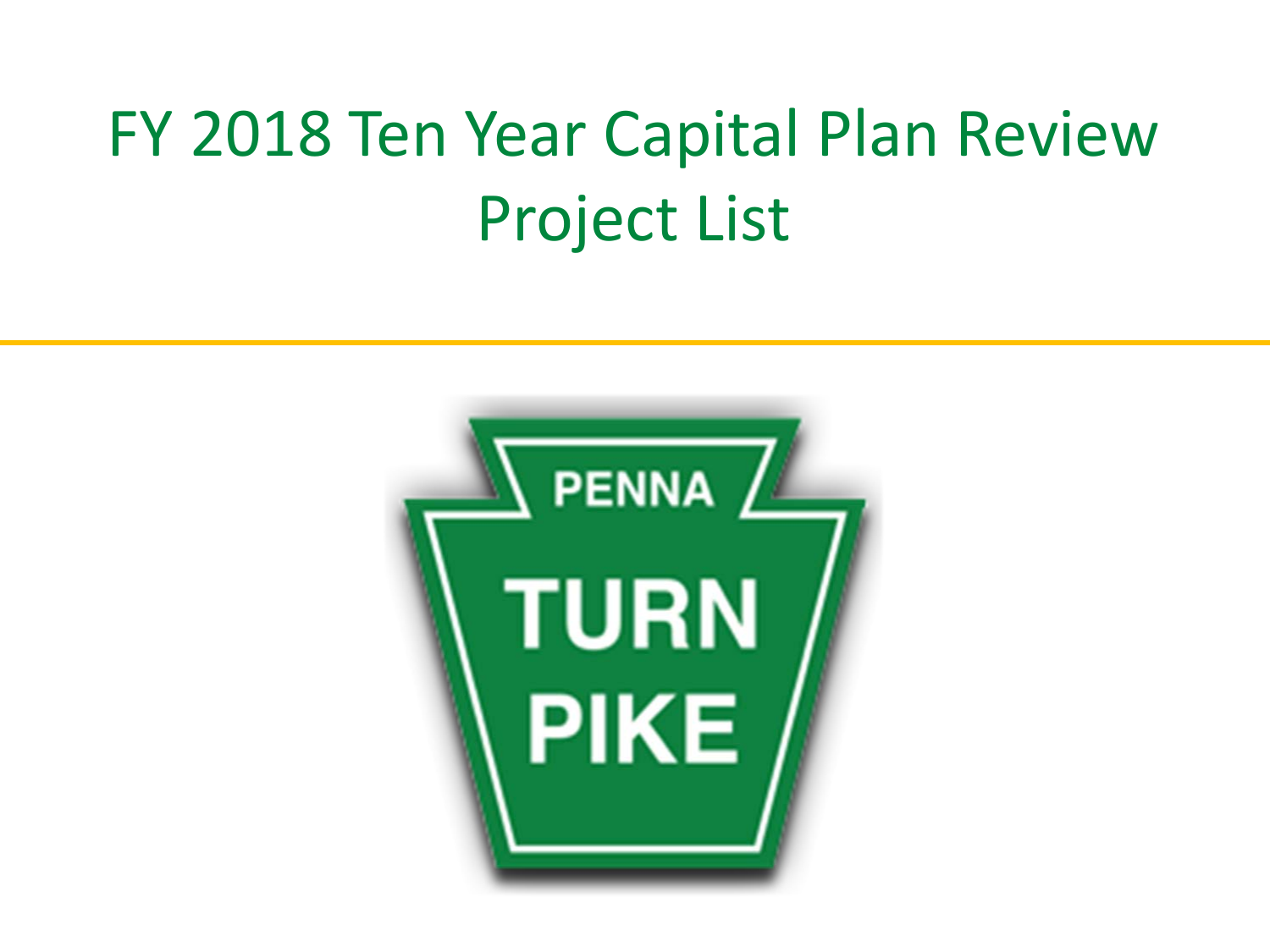| <b>TURN</b><br>PIKE    |                                     |               |               |             |              | FY 2018 Ten Year Capital Plan (YOE) |             |               |               |               |               |                                   |
|------------------------|-------------------------------------|---------------|---------------|-------------|--------------|-------------------------------------|-------------|---------------|---------------|---------------|---------------|-----------------------------------|
| Program                | Category                            | <b>FY2018</b> | FY2019        | FY2020      | FY2021       | FY2022                              | FY2023      | <b>FY2024</b> | FY2025        | <b>FY2026</b> | <b>FY2027</b> | <b>Total FINAL</b><br><b>PLAN</b> |
| Highway                | Roadway/Safety                      | 100,950,000   | 128,431,766   | 125,896,635 | 91,153,571   | 82,121,168                          | 79,060,366  | 72,338,238    | 76,117,914    | 72,840,202    | 76,877,638    | 905,787,498                       |
| Highway                | Bridge, Tunnel & Misc Structure     | 49,209,344    | 52,038,354    | 52,990,472  | 54, 335, 102 | 56,269,133                          | 57,811,503  | 58,881,050    | 60,507,373    | 73,837,033    | 75,801,098    | 591,680,461                       |
| Highway                | <b>Total Reconstruction</b>         | 177,786,025   | 208, 057, 443 | 232,951,195 | 218,870,815  | 175,496,162                         | 192,836,140 | 207.874.688   | 301, 383, 197 | 297,415,814   | 348, 134, 114 | 2,360,805,593                     |
| Highway                | Interchanges                        | 125,995,000   | 38,707,953    | 22,211,102  | 8,655,532    | 69,975,432                          | 74,117,311  | 76,088,832    |               |               |               | 415,751,162                       |
| Highway                | Highway Miscellaneous               | 41,214,973    | 39,211,403    | 30,661,754  | 26, 137, 976 | 26,500,029                          | 26,976,877  | 27,460,342    | 28, 190, 787  | 29,064,033    | 29,710,484    | 305,128,658                       |
| <b>Highway</b>         | <b>Total</b>                        | 495, 155, 342 | 466,446,919   | 464,711,159 | 399,152,996  | 410,361,925                         | 430,802,197 | 442,643,150   | 466, 199, 271 | 473,157,080   | 530,523,333   | 4,579,153,372                     |
| FEMO                   | Re-capitalization                   | 2,850,000     | 513,300       | 526,954     | 540,971      | 555,361                             | 570,133     | 585,299       | 600,868       | 616,851       | 633,259       | 7,992,994                         |
| FEMO                   | Sustainment                         | 16,180,000    | 26,260,428    | 12,625,813  | 11,338,747   | 12,939,901                          | 13,284,103  | 14,808,057    | 15,372,779    | 17,255,182    | 17,731,251    | 157,796,261                       |
| FEMO                   | Compliance                          | 3,000,000     | 3,079,800     | 3,161,723   | 3,245,825    | 3,332,163                           | 3,420,799   | 3,511,792     | 3,605,206     | 3,701,104     | 3,799,554     | 33,857,966                        |
| FEMO                   | New Energy Initiative               | 2,148,180     | 1,565,565     | 1,238,341   | 1,271,281    | 1,305,097                           | 1,339,813   | 1,375,452     | 1,412,039     | 1,449,599     | 1,488,159     | 14,593,527                        |
| FEMO                   | <b>Facilities Design</b>            | 6,930,000     | 11,780,235    | 21,473,367  | 11,062,852   | 16,549,745                          | 22.833.833  | 12.086.418    | 17, 124, 728  | 24,242,234    | 14.090.012    | 158,173,424                       |
| <b>FEMO</b>            | <b>Total</b>                        | 31.108.180    | 43,199,328    | 39.026.197  | 27.459.675   | 34.682.268                          | 41,448,681  | 32.367.018    | 38.115.620    | 47.264.970    | 37,742,234    | 372,414,171                       |
| <b>Fleet Equipment</b> | <b>Fleet Equipment</b>              | 8,538,750     | 18,478,800    | 18,970,336  | 18,393,006   | 18,882,259                          | 19,384,528  | 19,900,156    | 20,429,500    | 20,972,925    | 21,530,805    | 185,481,064                       |
| Technology             | <b>Functional Business Software</b> | 9,580,300     | 10,394,325    | 10,091,165  | 10,359,590   | 10,635,155                          | 10,918,050  | 11,208,470    | 11,506,616    | 11,811,458    | 12,115,510    | 108,620,639                       |
| Technology             | Infrastructure HW/SW                | 4,919,700     | 5,646,300     | 4,215,630   | 4,327,766    | 4,442,885                           | 4,561,065   | 4,682,390     | 4,806,941     | 4,934,806     | 5,066,072     | 47,603,555                        |
| Technology             | <b>Toll Collection/Operations</b>   | 2,894,000     | 1,847,880     | 1,897,034   | 1,947,495    | 1,999,298                           | 2,052,479   | 2,107,075     | 2, 163, 124   | 2,220,663     | 2,279,732     | 21,408,780                        |
| <b>Technology</b>      | <b>Total</b>                        | 17,394,000    | 17,888,505    | 16,203,829  | 16,634,851   | 17,077,338                          | 17,531,595  | 17,997,935    | 18,476,680    | 18,966,926    | 19,461,314    | 177,632,973                       |
| EN-00115               | <b>Cashless Tolling Conversion</b>  | 17,094,000    | 16,220,280    | 22,290,145  | 70,142,268   | 71,308,298                          | 62,999,715  | 65,213,982    | 42,901,950    | 61,944,150    | 17,097,992    | 447,212,779                       |
|                        | <b>Grand Total (PSEXP)</b>          | 569,290,272   | 562,233,832   | 561,201,665 | 531.782.795  | 552,312,087                         | 572.166.715 | 578,122,241   | 586,123,021   | 622.306.052   | 626,355,678   | 5,761,894,359                     |
|                        | <b>Reimbursed Funds</b>             | 70,200,000    | 34,200,000    | 600,000     | 20.000.000   | 20,000,000                          |             |               |               |               |               | 145,000,000                       |
|                        | <b>Grand Total (PSNET)</b>          | 499.090.272   | 528.033.832   | 560.601.665 | 511.782.795  | 532.312.087                         | 572.166.715 | 578.122.241   | 586.123.021   | 622.306.052   | 626.355.678   | 5.616.894.359                     |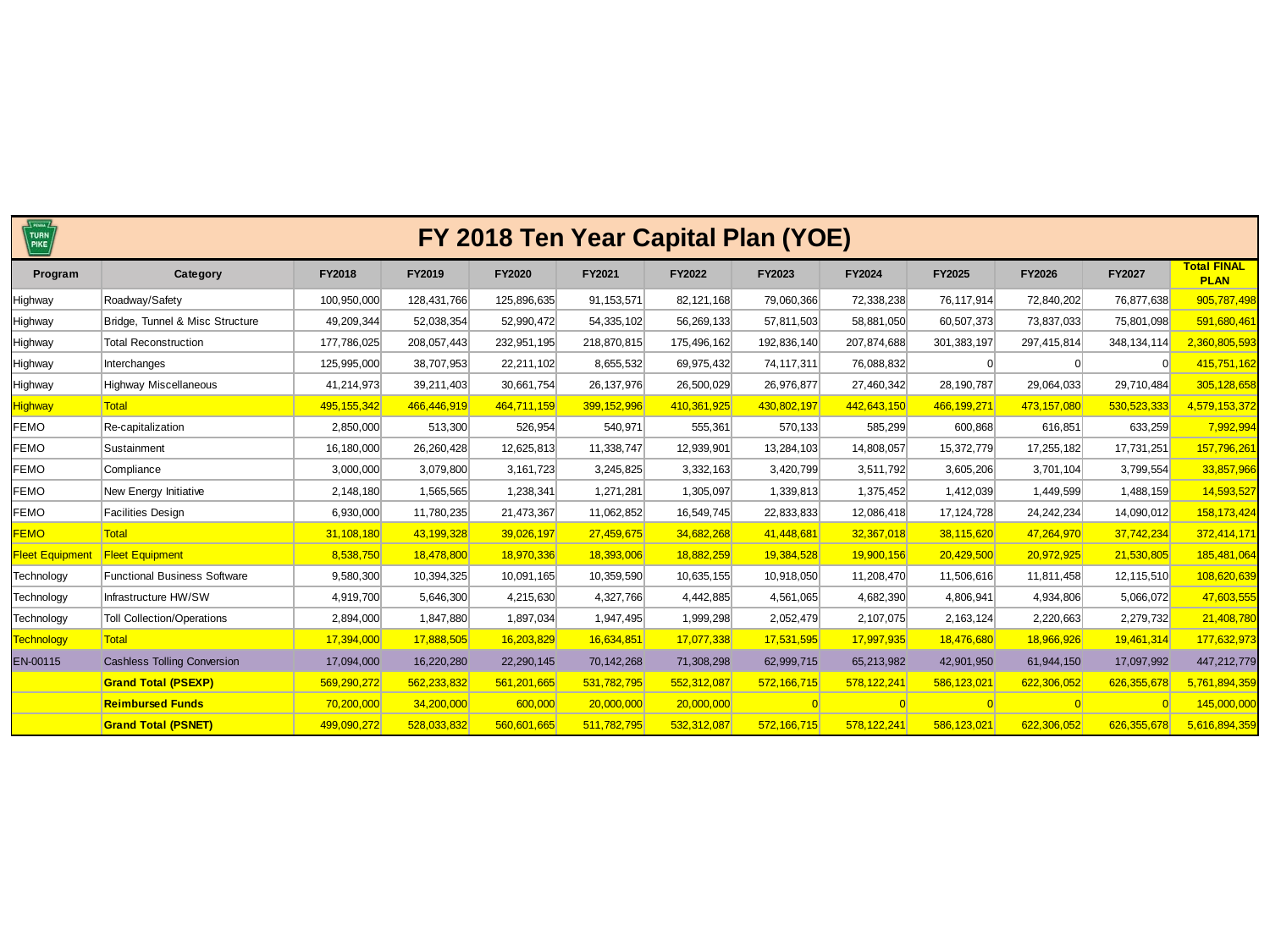

| Program | Program Category | Project      | <b>Project Description</b>               | FY2018     | FY2019     | FY2020     | FY2021     | FY2022     | FY2023     | FY2024     | FY2025     | FY2026     | FY2027     | <b>Overall Result</b> |
|---------|------------------|--------------|------------------------------------------|------------|------------|------------|------------|------------|------------|------------|------------|------------|------------|-----------------------|
| Highway | Roadway/Safety   | A-020.00R001 | Mid County Concrete Repairs              | 4,200,000  | 2,263,653  | $\Omega$   | $\Omega$   | $\Omega$   | $\Omega$   | 0          | $\Omega$   | $\Omega$   |            | 6,463,653             |
| Highway | Roadway/Safety   | A-049.00R001 | Bituminous Overlay, MP A49-A59           | 1,477,000  | $\Omega$   |            | $\Omega$   | $\Omega$   | $\Omega$   | $\Omega$   |            |            |            | 1,477,00              |
| Highway | Roadway/Safety   | A-076.00R001 | Bituminous Overlay MP A76 - A88          | 1,095,000  | 14,444,262 | $\Omega$   | $\Omega$   | $\Omega$   | $\Omega$   | $\Omega$   | $\Omega$   |            |            | 15,539,26             |
| Highway | Roadway/Safety   | A-088.00R002 | Concrete Removal & Bit. Overlay A88-A95  | 8,294,000  |            | $\Omega$   | $\Omega$   | $\Omega$   | $\Omega$   | $\Omega$   | $\Omega$   | $\Omega$   |            | 8,294,00              |
| Highway | Roadway/Safety   | A-095.00R003 | Bituminous Overlay MP A95 - A101.3       | 160,000    | 1,324,314  | 10,539,076 | $\Omega$   | $\Omega$   | $\Omega$   | $\Omega$   | $\Omega$   | $\Omega$   |            | 12,023,390            |
| Highway | Roadway/Safety   | A-115.00R001 | MP A115-A120.4 Bituminous Overlay        | 1,160,000  | 6,467,580  | $\Omega$   | $\Omega$   | $\Omega$   | $\Omega$   | $\Omega$   | $\Omega$   |            |            | 7,627,58              |
| Highway | Roadway/Safety   | A-120.40R002 | MP A120-A125 Bituminous Overlay          | 130,000    | 102,660    | 1,117,142  | 15,336,521 | $\Omega$   | $\Omega$   | $\Omega$   | $\Omega$   | $\Omega$   |            | 16,686,32             |
| Highway | Roadway/Safety   | A-125.00R002 | Bituminous Overlay MP A125 - A130        | $\Omega$   | 164,256    | 1,359,541  | 10,819,415 | $\Omega$   | $\Omega$   | $\Omega$   | $\Omega$   |            |            | 12,343,21             |
| Highway | Roadway/Safety   | EN-00028     | Access Ramp Construction - Systemwide    | 190,000    | 102,660    | 105,391    | 108,194    | $\Omega$   |            |            |            |            |            | 506,24                |
| Highway | Roadway/Safety   | EN-00033     | O/E Roadway Paving/Repairs - Systemwide  | $\Omega$   | $\Omega$   | 21,078     | 19,945,592 | 20,476,144 | 21,020,810 | 14,679,292 | 15,069,761 | 15,470,616 | 15,882,135 | 122,565,42            |
| Highway | Roadway/Safety   | EN-00039     | Mill and Pave Projects - Systemwide      | $\Omega$   | $\Omega$   | $\Omega$   | $\Omega$   | 55,758,201 | 56,785,263 | 56,371,289 | 59,726,245 | 56,012,514 | 59,602,33  | 344,255,84            |
| Highway | Roadway/Safety   | EN-00045     | Attenuator Replacement at Interchanges   | 750,000    | 256,650    | 263,477    | $\Omega$   | $\Omega$   | $\Omega$   | $\Omega$   | $\Omega$   |            |            | 1,270,127             |
| Highway | Roadway/Safety   | EN-00145     | Northeast Ext. Roadway Rehab MP A75-122  | 1,000,000  | 1,129,260  | 1.159.298  | 1,190,136  | 1,221,793  | 1.254.293  | 1,287,657  | 1,321,909  | 1,357,072  | 1,393,170  | 12,314,58             |
| Highway | Roadway/Safety   | EN-00160     | Conc Median Barrier Install-Systemwide   | 120,000    | 428,606    | 2,929,863  | $\Omega$   | $\Omega$   | $\Omega$   |            |            |            |            | 3,478,469             |
| Highway | Roadway/Safety   | EN-00161     | CY 16 Open End Roadway Paving & Repairs  | 210,000    | $\Omega$   | $\Omega$   | $\Omega$   | $\Omega$   | $\Omega$   | $\Omega$   | $\Omega$   | $\Omega$   |            | 210,00                |
| Highway | Roadway/Safety   | EN-00192     | <b>Truck Parking Improvement Study</b>   | $\Omega$   | $\Omega$   | $\Omega$   | $\Omega$   | $\Omega$   | $\Omega$   | $\Omega$   | $\Omega$   | $\Omega$   |            |                       |
| Highway | Roadway/Safety   | EN-00198     | CY 17 Open End Roadway Paving & Repairs  | 16,315,000 | 1.079.983  |            | $\Omega$   | $\Omega$   | $\Omega$   | $\Omega$   | $\Omega$   | $\Omega$   |            | 17,394,983            |
| Highway | Roadway/Safety   | EN-00224     | CY 18 Open End Roadway Paving            | 60,000     | 16,032,926 | 1,108,711  | $\Omega$   | $\Omega$   | $\Omega$   | $\Omega$   | $\Omega$   | $\Omega$   |            | 17,201,636            |
| Highway | Roadway/Safety   | G-004.70R001 | Toll 66 Superload Modification Study     | 1,210,000  | $\Omega$   | $\Omega$   | $\Omega$   | $\Omega$   | $\Omega$   | $\Omega$   | $\Omega$   | $\Omega$   |            | 1,210,00              |
| Highway | Roadway/Safety   | M-000.00R001 | Concrete Repairs MP M0.0 - M8.3          | 70,000     | 1,180,590  | 2,255,362  | $\Omega$   | $\Omega$   | $\Omega$   | $\Omega$   | $\Omega$   | $\Omega$   |            | 3,505,95              |
| Highway | Roadway/Safety   | M-032.40R001 | Bituminous Resurfacing MP M29.3-M54      | 100,000    | 8,623,440  | 11,066,029 | $\Omega$   | $\Omega$   | $\Omega$   | $\Omega$   | $\Omega$   | $\Omega$   |            | 19,789,46             |
| Highway | Roadway/Safety   | M-039.00R001 | Bit Resurface & Concrete Repair MP39-M57 | $\Omega$   | 205,320    | 1,211,994  | 5,680,193  | 4,665,029  | $\Omega$   | $\Omega$   | $\Omega$   | $\Omega$   |            | 11,762,53             |
| Highway | Roadway/Safety   | T-000.00R001 | MP 0-2.3 Bituminous Overlay              | 40,000     | 2,694,825  |            | $\Omega$   | $\Omega$   | $\Omega$   | $\Omega$   | $\Omega$   |            |            | 2,734,82              |
| Highway | Roadway/Safety   | T-009.00R001 | Bituminous Overlay MP 9 - 19             | 70,000     | 1,303,782  | 12,504,613 | $\Omega$   | $\Omega$   | $\Omega$   | $\Omega$   | $\Omega$   | $\Omega$   |            | 13,878,39             |
| Highway | Roadway/Safety   | T-019.00R002 | Bituminous Resurfacing, MP 19-28.5       | 1,104,000  | 14,444,262 |            | $\Omega$   | $\Omega$   | $\Omega$   | $\Omega$   | $\Omega$   | $\Omega$   |            | 15,548,262            |
| Highway | Roadway/Safety   | T-038.00R001 | Bituminous Overlay, MP 38-40             | $\Omega$   | 205,320    | 1,211,994  | 11,133,178 | $\Omega$   | $\Omega$   | $\Omega$   | $\Omega$   | $\Omega$   |            | 12,550,492            |
| Highway | Roadway/Safety   | T-047.00R001 | Bituminous Overlay, MP 47-56             | 60,000     | 1,303,782  | 10,844,709 | $\Omega$   | $\Omega$   | $\Omega$   | $\Omega$   | $\Omega$   |            |            | 12,208,49             |
| Highway | Roadway/Safety   | T-057.00R002 | Bituminous Overlay MP 57 - 67            | 121,000    | 1,077,930  | 13,832,537 | $\Omega$   | $\Omega$   | $\Omega$   | $\Omega$   | $\Omega$   | $\Omega$   |            | 15,031,467            |
| Highway | Roadway/Safety   | T-085.00R003 | Bituminous Overlay, MP 85-94             | 150,000    | 1,283,250  | 18,258,948 | $\Omega$   | $\Omega$   | $\Omega$   | $\Omega$   | $\Omega$   |            |            | 19,692,198            |
| Highway | Roadway/Safety   | T-109.00R002 | Bituminous Resurfacing MP 109-123        | 13,280,000 | $\Omega$   |            | $\Omega$   | $\Omega$   | $\Omega$   | $\Omega$   | $\Omega$   | $\Omega$   |            | 13,280,000            |
| Highway | Roadway/Safety   | T-109.00R003 | Shoulder and Slope Repairs, MP 109-123   | $\Omega$   | 123,192    | 1,190,916  | 9,315,516  | $\Omega$   | $\Omega$   | $\Omega$   | $\Omega$   | $\Omega$   |            | 10,629,624            |
| Highway | Roadway/Safety   | T-123.00R001 | Bituminous Surfacing MP 123-128          | 1,055,000  | 7,648,170  |            | $\Omega$   | $\Omega$   | $\Omega$   | $\Omega$   | $\Omega$   | $\Omega$   |            | 8,703,17              |
| Highway | Roadway/Safety   | T-142.00R002 | Bituminous Overlay, MP 142-148           | $\Omega$   | 205,320    | 1,211,994  | 6,361,816  | $\Omega$   | $\Omega$   | $\Omega$   | $\Omega$   | $\Omega$   |            | 7,779,130             |
| Highway | Roadway/Safety   | T-166.00R001 | Bituminous Resurfacing MP 166 - 174      | 1,190,000  | 7,545,510  | $\Omega$   | $\Omega$   | $\Omega$   | $\Omega$   | $\Omega$   | $\Omega$   | $\Omega$   |            | 8,735,51              |
| Highway | Roadway/Safety   | T-174.00R001 | Bituminous Overlay, MP 174-180           | 10,620,000 |            |            | $\Omega$   | $\Omega$   | $\Omega$   | $\Omega$   | $\Omega$   | $\Omega$   |            | 10,620,000            |
| Highway | Roadway/Safety   | T-174.00R002 | Shoulder and Slope Repairs, MP 174-180   | 73,000     | 1,151,845  | 5,311,694  | 0          | $\Omega$   | $\Omega$   | $\Omega$   | $\Omega$   | $\Omega$   |            | 6,536,53              |
| Highway | Roadway/Safety   | T-192.00R001 | MP 192-197 Bituminous Overlay            | 6,835,000  | $\Omega$   | $\Omega$   | $\Omega$   | $\Omega$   | $\Omega$   | $\Omega$   | $\Omega$   | $\Omega$   |            | 6,835,00              |
| Highway | Roadway/Safety   | T-248.00R001 | Bituminous Overlay, MP 246.7-255         | 9,350,000  | 538,965    | $\Omega$   | $\Omega$   | $\Omega$   | $\Omega$   | $\Omega$   | $\Omega$   | $\Omega$   |            | 9,888,965             |
| Highway | Roadway/Safety   | T-258.77R001 | Lawn Service Plaza Truck Parking         | 75,000     | 292,581    | 3,725,563  | $\Omega$   | $\Omega$   | $\Omega$   | $\Omega$   | $\Omega$   | $\Omega$   |            | 4,093,144             |
| Highway | Roadway/Safety   | T-268.00R001 | Bituminous Resurfacing MP 268 - 275      | 1,150,000  | 16,707,915 |            | $\Omega$   | $\Omega$   | $\Omega$   | $\Omega$   | $\Omega$   |            |            | 17,857,91             |
| Highway | Roadway/Safety   | T-282.00R002 | MP 282-292 Bituminous Overlay            | 100,000    | 1,765,752  | 12,504,613 | $\Omega$   | $\Omega$   | $\Omega$   | $\Omega$   | $\Omega$   | $\Omega$   |            | 14,370,36             |
| Highway | Roadway/Safety   | T-286.09R001 | Bituminous Overlay Reading Interchange   | 570,000    | 8,623,440  | $\Omega$   | $\Omega$   | $\Omega$   | $\Omega$   | $\Omega$   | $\Omega$   | ∩          |            | 9,193,440             |
| Highway | Roadway/Safety   | T-292.00R002 | Bituminous Overlay, MP 292-299           | $\Omega$   | 205,320    | 1,211,994  | 8,309,311  | $\Omega$   | $\Omega$   | $\Omega$   | $\Omega$   | $\Omega$   |            | 9,726,624             |
| Highway | Roadway/Safety   | T-299.00R002 | Bituminous Overlay, MP 299-306           | 100,000    | 1,180,590  | 8,188,862  | $\Omega$   | $\Omega$   | $\Omega$   | $\Omega$   | $\Omega$   | $\Omega$   |            | 9,469,452             |
| Highway | Roadway/Safety   |              | T-306.00R002 MP 306-312 Resurfacing      | 3,891,000  | $\Omega$   | $\Omega$   | $\Omega$   | $\Omega$   | $\Omega$   | $\Omega$   |            |            |            | 3,891,000             |
|         |                  |              |                                          |            |            |            |            |            |            |            |            |            |            |                       |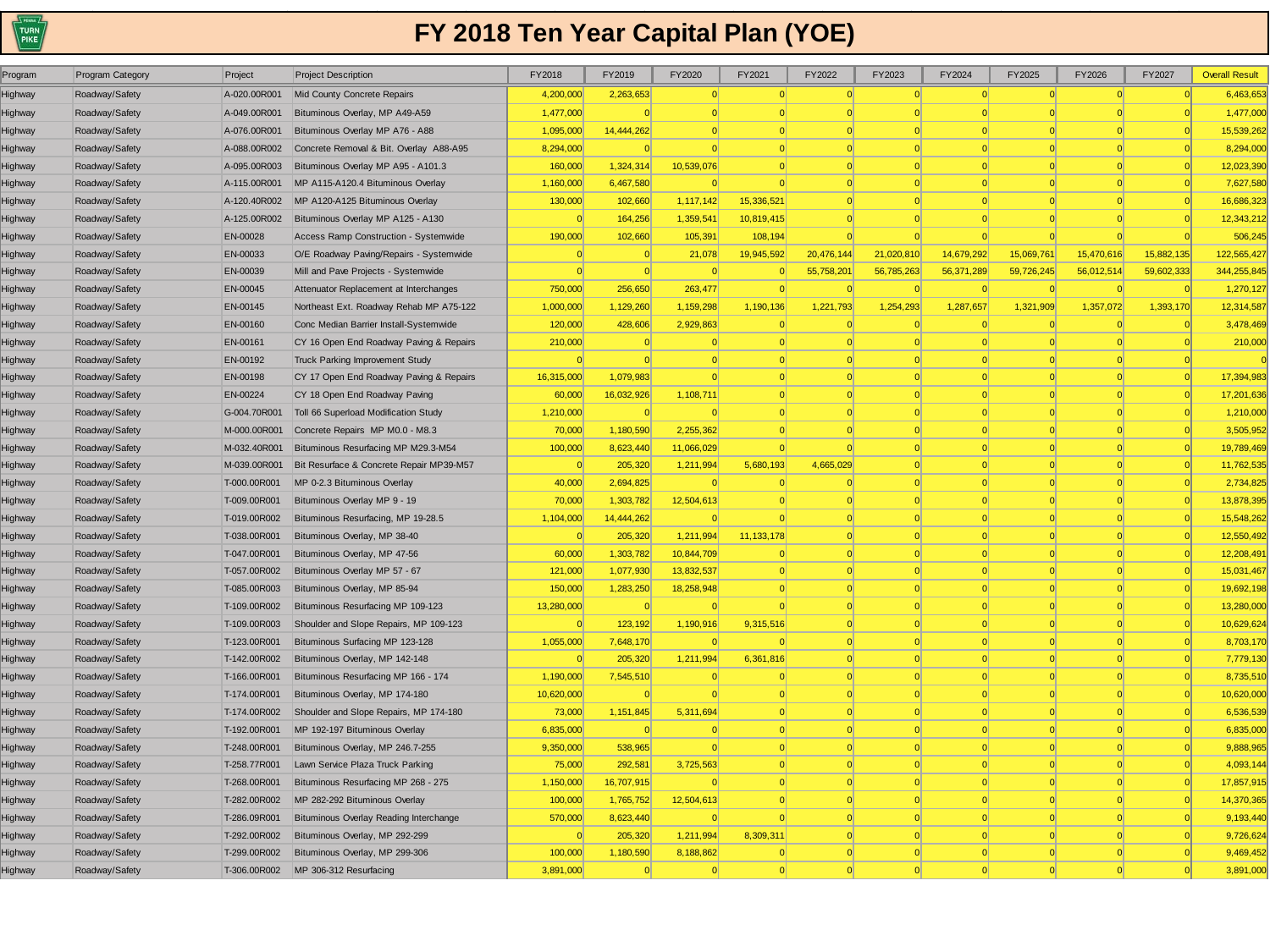| Program | Program Category                 | Project       | <b>Project Description</b>                   | FY2018      | FY2019      | FY2020      | FY2021     | FY2022     | FY2023     | FY2024     | FY2025         | FY2026         | FY2027     | <b>Overall Result</b> |
|---------|----------------------------------|---------------|----------------------------------------------|-------------|-------------|-------------|------------|------------|------------|------------|----------------|----------------|------------|-----------------------|
| Highway | Roadway/Safety                   | T-319.00R001  | Bituminous Resurfacing MP 319-326            | 8,830,000   |             |             |            |            |            |            |                |                |            | 8,830,000             |
| Highway | Roadway/Safety                   | T-331.00R001  | Bituminous Overlay, MP 331-334               | $\Omega$    | 205,320     | 1,211,994   | 2,953,700  | $\Omega$   | $\Omega$   | $\Omega$   | $\Omega$       | $\Omega$       |            | 4,371,014             |
| Highway | Roadway/Safety                   | T-342.91R001  | Willow Grove Interchange Ramps               | 5,670,000   | 4,958,478   |             |            | $\Omega$   | $\Omega$   | $\Omega$   | $\Omega$       | $\Omega$       |            | 10,628,478            |
| Highway | Roadway/Safety                   | T-353.00R001  | Bituminous Overlay, MP 353-355               | 75,000      | 1,160,058   | 1,549,244   |            |            | $\Omega$   | $\Omega$   | $\Omega$       | $\Omega$       |            | 2,784,302             |
| Highway | Roadway/Safety                   | <b>Result</b> |                                              | 100,950,000 | 128,431,766 | 125,896,635 | 91,153,571 | 82,121,168 | 79,060,366 | 72,338,238 | 76,117,914     | 72,840,202     | 76,877,638 | 905,787,498           |
| Highway | Bridge, Tunnels & Misc Structure | A-057.66S002  | NB-355 Rapid Mainline Replacement            | 6,740,000   |             | $\Omega$    |            |            | $\Omega$   | $\Omega$   | $\Omega$       | $\Omega$       |            | 6,740,000             |
| Highway | Bridge, Tunnels & Misc Structure | A-058.88S001  | NB-360 Rapid Superstructure Replacement      | $\Omega$    | 1,847,880   | 5,585,710   | $\Omega$   | $\Omega$   | $\Omega$   | $\Omega$   | $\Omega$       | $\Omega$       |            | 7,433,590             |
| Highway | Bridge, Tunnels & Misc Structure | A-059.22S001  | NB-363/NB-376 Rapid Mainline Replacement     | 240,000     |             | 8,431,260   | 8,655,532  | $\Omega$   | $\Omega$   | $\Omega$   | $\Omega$       | $\Omega$       |            | 17,326,792            |
| Highway | Bridge, Tunnels & Misc Structure | A-068.53S002  | MP A68.53 NB-391 Mainline Replacement        | 1,605,000   | $\Omega$    | $\Omega$    |            | $\Omega$   | $\Omega$   | $\Omega$   | $\Omega$       | $\Omega$       |            | 1,605,000             |
| Highway | Bridge, Tunnels & Misc Structure | A-070.26S006  | 2021 Lehigh Tunnel In-Depth Insp/Rehab       |             | $\Omega$    | $\Omega$    | $\Omega$   | 555.361    | 1.026.240  | 585.299    | $\Omega$       | $\Omega$       |            | 2,166,899             |
| Highway | Bridge, Tunnels & Misc Structure | A-088.59S001  | NB-610 Hawk Falls Bridge Replacement         | 1,110,000   | 410,640     |             | $\Omega$   | $\Omega$   | $\Omega$   | $\Omega$   | $\Omega$       | $\Omega$       |            | 1,520,640             |
| Highway | Bridge, Tunnels & Misc Structure | A-099.00S001  | Bridge Rehabilitations MP A-99 to A-128      | 240,000     | 2,207,190   | 1,211,994   | $\Omega$   | $\Omega$   | $\Omega$   | $\Omega$   | $\overline{0}$ | $\overline{0}$ |            | 3,659,184             |
| Highway | Bridge, Tunnels & Misc Structure | A-105.11S001  | NB-637/NB-638 Overhead Bridge Replacemnt     | $\Omega$    |             | 421,563     | 540,971    | 444,288    | $\Omega$   | $\Omega$   | $\Omega$       | $\Omega$       |            | 1,406,822             |
| Highway | Bridge, Tunnels & Misc Structure | A-115.84S001  | MP A115.84 NB-657 Bridge Elimination         | 25,000      | $\Omega$    |             |            | $\Omega$   | $\Omega$   | $\Omega$   | $\Omega$       | $\Omega$       |            | 25,000                |
| Highway | Bridge, Tunnels & Misc Structure | A-120.68S001  | MP A120.68 NB-709 Overhead Replacement -     | 4,784,344   | $\Omega$    | $\Omega$    | $\Omega$   | $\Omega$   | $\Omega$   | $\Omega$   | $\Omega$       | $\Omega$       |            | 4,784,344             |
| Highway | Bridge, Tunnels & Misc Structure | A-129.70S001  | <b>Clarks Summit Bridge Redecking</b>        | 100,000     |             |             |            |            | $\Omega$   | $\Omega$   | $\Omega$       | $\Omega$       |            | 100,000               |
| Highway | Bridge, Tunnels & Misc Structure | A-130.23S001  | MP A130.23 NB-751 Mainline Replacement       | 100,000     | $\Omega$    | $\Omega$    | $\Omega$   | $\Omega$   | $\Omega$   | $\Omega$   | $\Omega$       | $\Omega$       |            | 100,000               |
| Highway | Bridge, Tunnels & Misc Structure | C-001.14S001  | Bridge Elimination No.S-9370 MP C-001.19     | 210,000     | 51,330      | $\Omega$    |            | $\Omega$   | $\Omega$   | $\Omega$   | $\Omega$       | $\Omega$       |            | 261,330               |
| Highway | Bridge, Tunnels & Misc Structure | EN-00050      | Biennial Bridge Inspection - Systemwide      |             |             | 737,735     | 2,380,271  | 2,443,587  | 2,508,586  | 2,575,314  | 3,004,338      | 3,084,254      | 3,166,295  | 19,900,380            |
| Highway | Bridge, Tunnels & Misc Structure | EN-00051      | <b>Bridge Painting - Systemwide</b>          |             | 1,026,600   | 1,053,908   | 1,081,942  | 1,110,721  | 1,140,266  | 1,170,597  | 1,201,735      | 1,233,701      | 1,266,518  | 10,285,989            |
| Highway | Bridge, Tunnels & Misc Structure | EN-00052      | Open-End Bridge Repairs - Systemwide         |             |             | $\Omega$    | 4,327,766  | 9,774,346  | 10,034,344 | 10,301,257 | 10,575,271     | 10,856,573     | 11,145,358 | 67,014,914            |
| Highway | Bridge, Tunnels & Misc Structure | EN-00054      | <b>Bridge Projects - Systemwide</b>          |             | 9,034,080   | 9,485,168   | 25,966,596 | 33,321,634 | 35,348,256 | 37,459,117 | 42,060,736     | 55,516,566     | 56,993,306 | 305, 185, 460         |
| Highway | Bridge, Tunnels & Misc Structure | EN-00112      | DRB - PA / NJTA Coordinated Project          | 12,000      | 10,266      | $\Omega$    | $\Omega$   | $\Omega$   | $\Omega$   | $\Omega$   | $\Omega$       | $\Omega$       |            | 22,266                |
| Highway | Bridge, Tunnels & Misc Structure | EN-00155      | Permit Loads                                 | 60,000      | 51,330      | 52,695      | 54,097     | 55,536     | 57,013     | 58,530     | 60,087         | 61,685         | 63,326     | 574,299               |
| Highway | Bridge, Tunnels & Misc Structure | EN-00162      | CY 16 Open End Bridge Repairs                | 1,000,000   | $\Omega$    |             |            | $\Omega$   | $\Omega$   | $\Omega$   | $\Omega$       | $\Omega$       |            | 1,000,000             |
| Highway | Bridge, Tunnels & Misc Structure | EN-00183      | CY 16-17 Biennial Bridge Inspection          | 1,200,000   | $\Omega$    | $\Omega$    | $\Omega$   | $\Omega$   | $\Omega$   | $\Omega$   | $\Omega$       | $\Omega$       |            | 1,200,000             |
| Highway | Bridge, Tunnels & Misc Structure | EN-00184      | CY 17 Open End Bridge Repairs                | 5,940,000   | 872,610     | $\Omega$    | $\Omega$   | $\Omega$   | $\Omega$   | $\Omega$   | $\Omega$       | $\Omega$       |            | 6,812,610             |
| Highway | Bridge, Tunnels & Misc Structure | EN-00195      | CY 16-17 Biennial Tunnel Inspection          | 1,125,000   | 1,899,210   | $\Omega$    | $\Omega$   | $\Omega$   | $\Omega$   | $\Omega$   | $\Omega$       | $\Omega$       |            | 3,024,210             |
| Highway | Bridge, Tunnels & Misc Structure | EN-00196      | CY 18-19 Biennial Tunnel Inspection          |             | 1,642,560   | 1,686,252   |            |            |            |            |                |                |            | 3,328,812             |
| Highway | Bridge, Tunnels & Misc Structure | EN-00197      | <b>Biennial Tunnel Inspection Systemwide</b> |             |             |             | 2,163,883  | 2,221,442  | 2,280,533  | 2,341,195  | 3,004,338      | 3,084,254      | 3,166,295  | 18,261,939            |
| Highway | Bridge, Tunnels & Misc Structure | EN-00199      | CY 18-19 Biennial Bridge Inspection          | 800,000     | 2,258,520   | 1,264,689   |            | $\Omega$   | $\Omega$   | $\Omega$   | $\Omega$       | $\Omega$       |            | 4,323,209             |
| Highway | Bridge, Tunnels & Misc Structure | EN-00200      | CY 18 Open End Bridge Repairs                | 470,000     | 4,927,680   | 1,317,384   | $\Omega$   | $\Omega$   | $\Omega$   | $\Omega$   | $\Omega$       | $\Omega$       |            | 6,715,064             |
| Highway | Bridge, Tunnels & Misc Structure | EN-00231      | CY 19 Open End Bridge Repairs                | $\Omega$    |             | 5,058,756   | 1,352,427  | $\Omega$   | $\Omega$   | $\Omega$   | $\Omega$       | $\Omega$       |            | 6,411,183             |
| Highway | Bridge, Tunnels & Misc Structure | T-013.21S001  | WB-211 Beaver River Bridge Replacement       | 2,840,000   | 51,330      |             |            | $\Omega$   | $\Omega$   | $\Omega$   | $\Omega$       | $\Omega$       |            | 2,891,330             |
| Highway | Bridge, Tunnels & Misc Structure | T-020.47S002  | MP 20.47 WB-224B Mainline Bridge Replac      | 4,965,000   |             |             |            | $\Omega$   | $\Omega$   | $\Omega$   | $\Omega$       | $\Omega$       |            | 4,965,000             |
| Highway | Bridge, Tunnels & Misc Structure | T-028.01S002  | MP 28.01 WB-308 Overhead Bridge              | 110,000     | 2,053,200   | 5,269,538   | 3,245,825  | $\Omega$   | $\Omega$   | $\Omega$   | $\Omega$       | $\Omega$       |            | 10,678,562            |
| Highway | Bridge, Tunnels & Misc Structure | T-109.93S001  | Rehabilitation of Bridge B-348 MP 109.93     | $\Omega$    |             |             | 238,027    | 955,220    | $\Omega$   | $\Omega$   | $\Omega$       | $\Omega$       |            | 1,193,247             |
| Highway | Bridge, Tunnels & Misc Structure | T-110.12S001  | MP 110.12 B-502 Overhead Replacement         | 1,570,000   | 6,621,570   | 2,265,901   | $\Omega$   | $\Omega$   | $\Omega$   | $\Omega$   | $\Omega$       | $\Omega$       |            | 10,457,471            |
| Highway | Bridge, Tunnels & Misc Structure | T-122.18S002  | Allegh Tunnel Transportation Improvement     | 240,000     | 2,053,200   | 2,107,815   | 2,163,883  | 2,221,442  | 2,280,533  | 2,341,195  | $\Omega$       | $\Omega$       |            | 13,408,068            |
| Highway | Bridge, Tunnels & Misc Structure | T-141.59S001  | MP 141.59 B-507 Overhead Replacement         | 180,000     | 205,320     | 1,264,689   | $\Omega$   | $\Omega$   | $\Omega$   | $\Omega$   | $\Omega$       | $\Omega$       |            | 1,650,009             |
| Highway | Bridge, Tunnels & Misc Structure | T-144.85S001  | MP 144.85 B-510 Overhead Replacement         | 250,000     | 410,640     | 421,563     |            | $\Omega$   | $\Omega$   | $\Omega$   | $\Omega$       | $\Omega$       |            | 1,082,203             |
| Highway | Bridge, Tunnels & Misc Structure | T-148.06S001  | MP T148.06 B-140 Mainline Replacement        | 75,000      | 307,980     | 737,735     | 324,582    | $\Omega$   | $\Omega$   | $\Omega$   | $\Omega$       | $\Omega$       |            | 1,445,298             |
| Highway | Bridge, Tunnels & Misc Structure | T-172.88S002  | MP 172.88 B-521A Mainline Replacement        | 100,000     | $\Omega$    |             |            | $\Omega$   | $\Omega$   | $\Omega$   | $\Omega$       | $\Omega$       |            | 100,000               |
| Highway | Bridge, Tunnels & Misc Structure | T-179.08S001  | B-404/B-485 Bridge Painting                  | 420,000     | 657,024     | $\Omega$    |            | $\Omega$   | $\Omega$   | $\Omega$   | $\Omega$       | $\Omega$       |            | 1,077,024             |
| Highway | Bridge, Tunnels & Misc Structure | T-186.20S004  | <b>Tuscarora Tunnel Rehabilitation</b>       | 300,000     | 513,300     |             |            |            |            | $\Omega$   | $\Omega$       | $\Omega$       |            | 813,300               |
|         |                                  |               |                                              |             |             |             |            |            |            |            |                |                |            |                       |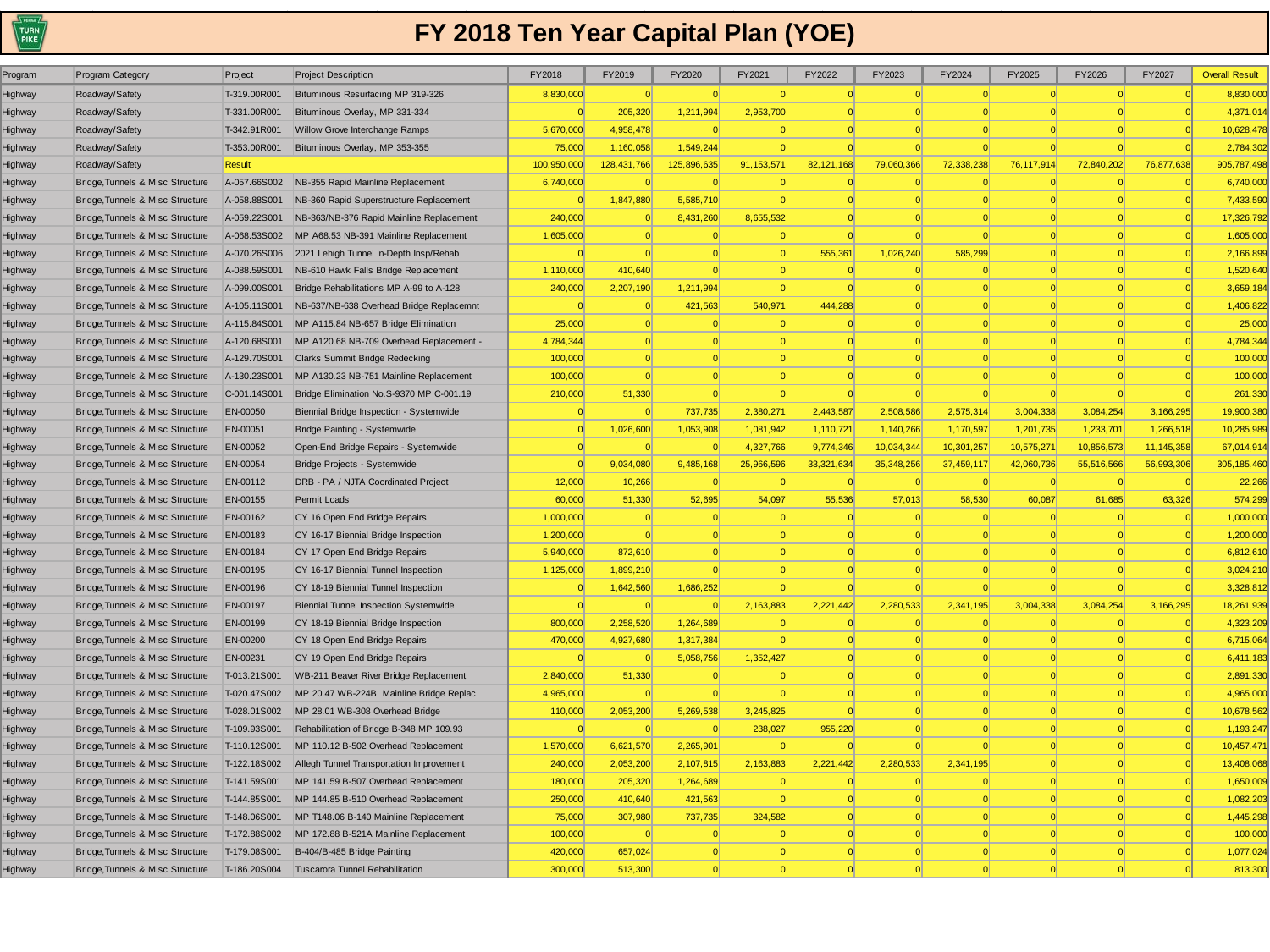| Program | Program Category                 | Project      | <b>Project Description</b>                | FY2018      | FY2019         | FY2020         | FY2021       | FY2022      | FY2023      | FY2024      | FY2025      | FY2026      | FY2027        | <b>Overall Result</b> |
|---------|----------------------------------|--------------|-------------------------------------------|-------------|----------------|----------------|--------------|-------------|-------------|-------------|-------------|-------------|---------------|-----------------------|
| Highway | Bridge, Tunnels & Misc Structure | T-197.48S003 | Blue Mountain/Kittatinny Tunnel Rehab     | $\Omega$    | 0              | $\Omega$       | 324,582      | 555,361     | 570,133     |             |             |             |               | 1,450,076             |
| Highway | Bridge, Tunnels & Misc Structure | T-197.48S006 | Blue/Kitt Tunnels - Portal Upgrade        | $\Omega$    | $\Omega$       | 210,782        | 432,777      | 666,433     | $\Omega$    |             |             |             |               | 1,309,991             |
| Highway | Bridge, Tunnels & Misc Structure | T-228,54S001 | MP 228.54 EB-103 Mainline Replacement     | 9,698,000   | 5,081,670      | $\Omega$       | $\Omega$     | $\Omega$    | $\Omega$    | $\Omega$    |             |             |               | 14,779,670            |
| Highway | Bridge, Tunnels & Misc Structure | T-238.09S001 | MP 238.09 EB-117 Mainline Replacement     | 700,000     | 5,133,000      | 1,580,861      | $\Omega$     | $\Omega$    | $\Omega$    | $\Omega$    | $\Omega$    |             |               | 7,413,861             |
| Highway | Bridge, Tunnels & Misc Structure | T-250.09S001 | MP 250.09 EB-311 Overhead Replacement     | 240,000     | 307,980        | 632,345        | $\Omega$     | $\Omega$    | $\Omega$    | $\Omega$    | $\Omega$    | $\Omega$    |               | 1,180,325             |
| Highway | Bridge, Tunnels & Misc Structure | T-251.08S002 | EB-314 Swatara Creek Bridge Replacement   | 240,000     | $\Omega$       | $\Omega$       | $\Omega$     | $\Omega$    | $\Omega$    | $\Omega$    | $\Omega$    |             |               | 240,000               |
| Highway | Bridge, Tunnels & Misc Structure | T-288.10S001 | MP 288.10 EB-548 Overhead Redecking       | 590,000     | 1,642,560      | $\Omega$       | $\Omega$     | $\Omega$    | $\Omega$    | $\Omega$    | $\Omega$    | $\Omega$    |               | 2,232,560             |
| Highway | Bridge, Tunnels & Misc Structure | T-336.53S002 | Bridge Elimination No.DB-132 MP 336.58    | 210,000     | 277,182        | 832,587        | $\Omega$     | $\Omega$    | $\Omega$    | $\Omega$    | $\Omega$    |             |               | 1,319,769             |
| Highway | Bridge, Tunnels & Misc Structure | T-347.60S001 | MP 347.60 DB-207 Overhead Replacement     | $\Omega$    | $\Omega$       | $\Omega$       | 540,971      | 555,361     | 570,133     | $\Omega$    | $\Omega$    |             |               | 1,666,464             |
| Highway | Bridge, Tunnels & Misc Structure | T-348.25S001 | MP 348.25 DB-210 Overhead Replacement ca  | $\Omega$    | $\overline{0}$ | $\overline{0}$ | 0            | 555,361     | 570,133     | 585,299     | $\Omega$    | $\Omega$    |               | 1,710,792             |
| Highway | Bridge, Tunnels & Misc Structure | T-349.38S001 | MP 349.38 DB-213 Overhead Replacement     |             | $\Omega$       | $\Omega$       | $\Omega$     | $\Omega$    | 570,133     | 585,299     | 600,868     |             |               | 1,756,300             |
| Highway | Bridge, Tunnels & Misc Structure | T-349.56S001 | Bridge Elimination No. DB-214 MP 349.61   | 210,000     | 277,182        | 832,587        | $\Omega$     | $\Omega$    | $\Omega$    | $\Omega$    | $\Omega$    | $\Omega$    |               | 1,319,769             |
| Highway | Bridge, Tunnels & Misc Structure | T-359.00S001 | DRB Emergency Repairs 2017                | 500,000     | $\Omega$       | $\Omega$       | $\Omega$     | $\Omega$    | $\Omega$    | $\Omega$    |             |             |               | 500,000               |
| Highway | Bridge, Tunnels & Misc Structure | T-359.00S002 | Delaware River Bridge Replacement         | 10,000      | 205,320        | 526,954        | 540,971      | 833,041     | 855,200     | 877,948     |             |             |               | 3,849,433             |
| Highway | Bridge, Tunnels & Misc Structure | Result       |                                           | 49,209,344  | 52,038,354     | 52,990,472     | 54, 335, 102 | 56,269,133  | 57,811,503  | 58,881,050  | 60,507,373  | 73,837,033  | 75,801,098    | 591,680,461           |
| Highway | <b>Total Reconstruction</b>      | A-020.00T002 | MP A20-A30 Total Reconstruction           | 18,530,519  | $\Omega$       | $\Omega$       | $\Omega$     | $\Omega$    | $\Omega$    |             |             |             |               | 18,530,519            |
| Highway | <b>Total Reconstruction</b>      | A-031.00T001 | MP A31-A38 Total Reconstruction           | 16,385,600  | 90,443,460     | 74,774,741     | 54,746,240   | $\Omega$    |             | $\Omega$    | $\Omega$    |             |               | 236,350,041           |
| Highway | <b>Total Reconstruction</b>      | A-037.50T001 | MP A38-A44 Total Reconstruction           | 9,625,600   | 3,849,750      | 7,851,611      | 20,746,228   | 58,729,381  | 79,704,616  | 14,398,348  | 40,979,174  | 32,569,719  |               | 268, 454, 427         |
| Highway | <b>Total Reconstruction</b>      | A-044.00T001 | MP A44-A48 Total Reconstruction           | 1,080,000   | 369,576        |                |              | 166,608     | 456,107     | 1,580,307   | 5,287,635   |             |               | 8,940,233             |
| Highway | <b>Total Reconstruction</b>      | A-048.00T001 | MP A48-A53 Total Reconstruction           | 1,925,000   | 410,640        | 526,954        | 1,731,106    | 5,164,853   | 855,200     | 877,948     | 3,605,206   | 1,233,701   | 1,266,518     | 17,597,127            |
| Highway | <b>Total Reconstruction</b>      | A-053.00T001 | MP A53-A57 Total Reconstruction           | 1,800,000   | 2,730,756      | 1,053,908      | 1,081,942    | 2,299,193   | 16,659,291  | 3,160,613   | 6,609,544   | 6,242,529   | 2,533,036     | 44,170,811            |
| Highway | <b>Total Reconstruction</b>      | EN-00040     | Design Management - Total Reconstructions | 4,800,000   | 4,927,680      | 5,058,756      | 5,193,319    | 6,108,966   | 6,271,465   | 5,852,987   | 6,008,677   | 4,934,806   | 5,066,072     | 54,222,728            |
| Highway | <b>Total Reconstruction</b>      | EN-00048     | <b>Total Reconstructions - Systemwide</b> | $\Omega$    | $\Omega$       | $\Omega$       | $\Omega$     | $\Omega$    | $\Omega$    |             | 44,464,206  | 28,375,134  | 130,451,346   | 203,290,686           |
| Highway | <b>Total Reconstruction</b>      | T-028.45T001 | MP 28 - 31 Total Reconstruction           | 2,375,000   | 2,125,062      | 16,725,197     | 28,229,477   | 23,493,974  | 13,483,649  |             |             |             |               | 86,432,358            |
| Highway | <b>Total Reconstruction</b>      | T-040.00T001 | MP 40-48 Total Reconstruction             | 36,710,000  | 36,957,600     | 24,239,874     | $\Omega$     | $\Omega$    |             |             |             |             |               | 97,907,474            |
| Highway | <b>Total Reconstruction</b>      | T-049.00T001 | MP 49-53 Total Reconstrcution             | 2,885,600   | 722,726        | 5,692,155      | 3,570,407    | 1,388,401   | 1,140,266   | 2,341,195   | 3,605,206   | 2,960,884   | 105.880.898   | 130, 187, 738         |
| Highway | <b>Total Reconstruction</b>      | T-053.00T001 | MP 53-57 Total Reconstruction             | 4,895,000   | 6,738,602      | 3,203,879      | 6,902,787    | 777,505     | 1,140,266   | 2,341,195   | 2,403,471   | 1,603,812   |               | 30,006,517            |
| Highway | <b>Total Reconstruction</b>      | T-057.00T001 | MP 57 - 67 Total Reconstruction           | 3,698,000   | 10,640,709     | 3,794,067      | 2,217,980    | 333,216     | 8,038,878   | 51,272,167  | 50,232,536  | 36,579,248  | 11,006,04     | 177,812,842           |
| Highway | <b>Total Reconstruction</b>      | T-099.00T002 | MP 99-109 Total Reconstruction            | 861,683     | 17,965,500     | 51,009,126     | 54,097,075   | 20,770,485  |             |             |             |             |               | 144,703,869           |
| Highway | <b>Total Reconstruction</b>      | T-129.00T001 | MP 128-134 Total Reconstruction           | 676,000     | 10,266         | 10,539         | 2,217,980    | 699,754     | 11,471,079  | 73,396,458  | 76,670,712  | 60,377,350  | 6,617,556     | 232, 147, 694         |
| Highway | <b>Total Reconstruction</b>      | T-149.50T002 | MP 149-155 Total Reconstruction           | 550,000     | 102,660        | 737,735        | 216,388      | $\Omega$    | $\Omega$    | $\Omega$    |             |             |               | 1,606,784             |
| Highway | <b>Total Reconstruction</b>      | T-179.50T001 | MP 180-186 Total Reconstruction           |             |                | $\Omega$       | $\Omega$     | 2,165,906   | 2,223,519   | 2,282,665   | 21,414,923  | 116,518,168 | 80,246,575    | 224,851,757           |
| Highway | <b>Total Reconstruction</b>      | T-202.00T001 | MP 202-206 Total Reconstruction(Constr)   | 40,583,724  | 20,015,139     | $\Omega$       | $\Omega$     | $\Omega$    |             |             |             |             |               | 60,598,863            |
| Highway | <b>Total Reconstruction</b>      | T-220.00T001 | MP 220-227 Total Reconstruction (Constr)  | 410,000     | $\Omega$       | $\Omega$       | $\Omega$     | $\Omega$    | $\Omega$    | $\Omega$    | $\Omega$    |             |               | 410,000               |
| Highway | <b>Total Reconstruction</b>      | T-242.00T002 | MP 242-245 Total Reconstruction           | 23,742,299  | 597,464        | $\Omega$       | $\Omega$     | $\Omega$    |             |             |             |             |               | 24,339,763            |
| Highway | <b>Total Reconstruction</b>      | T-298.00T001 | MP 298-302 Total Reconstrcution           | 200,000     | 769,950        | 1,053,908      | 1,168,497    | 4,987,138   | 1,573,568   | 5,536,926   | 11,260,260  | 3,553,060   | 2,533,036     | 32,636,341            |
| Highway | <b>Total Reconstruction</b>      | T-302.00T001 | MP 302-308 Total Reconstruction           | 850,000     | 1,539,900      | 1,870,686      | 2,464,663    | 6,231,146   | 7,172,275   | 2,341,195   | 2,403,471   | 2,467,403   | 2,533,036     | 29,873,774            |
| Highway | <b>Total Reconstruction</b>      | T-308.00T001 | MP 308-312 Total Reconstruction           | 2,472,000   | 3,341,583      | 14, 164, 518   | 9,943,042    | 22,464,335  | 42,645,961  | 42,492,686  | 26,438,177  | $\Omega$    |               | 163,962,302           |
| Highway | <b>Total Reconstruction</b>      | T-312.00T003 | MP 312-320 Total Reconstruction           | 1,990,000   | 3,593,100      | 21,130,847     | 24,343,684   | 19,715,300  | $\Omega$    | $\Omega$    |             |             |               | 70,772,931            |
| Highway | <b>Total Reconstruction</b>      | T-319.00T001 | MP 320-326 Total Reconstruction           | 740,000     | 205,320        | 52,695         |              |             |             |             |             |             |               | 998,015               |
| Highway | <b>Total Reconstruction</b>      | Result       |                                           | 177,786,025 | 208,057,443    | 232,951,195    | 218,870,815  | 175,496,162 | 192,836,140 | 207,874,688 | 301,383,197 | 297,415,814 | 348, 134, 114 | 2,360,805,593         |
| Highway | Interchanges                     | A-115.70P001 | <b>Scranton Beltway</b>                   | 500,000     | 1,539,900      | 5,269,538      | 5,409,708    | 55,536,057  | 57,013,316  | 58,529,871  | $\Omega$    |             |               | 183,798,390           |
| Highway | Interchanges                     | EN-00061     | I/C Rehabilitations - Systemwide          | 10,000      | 102,660        | 105,391        | $\Omega$     | $\Omega$    | $\Omega$    |             |             |             |               | 218,051               |
| Highway | Interchanges                     | EN-00115     | <b>Cashless Tolling Conversion</b>        | 17,094,000  | 16,220,280     | 22,290,145     | 70,142,268   | 71,308,298  | 62,999,715  | 65,213,982  | 42,901,950  | 61,944,150  | 17,097,992    | 447,212,779           |
| Highway | Interchanges                     | EN-00143     | Mid-County to Bensalem Feasibility Study  | 500,000     | 513,300        | $\Omega$       | $\Omega$     | $\Omega$    | $\Omega$    | $\Omega$    | $\Omega$    |             |               | 1,013,300             |
|         |                                  |              |                                           |             |                |                |              |             |             |             |             |             |               |                       |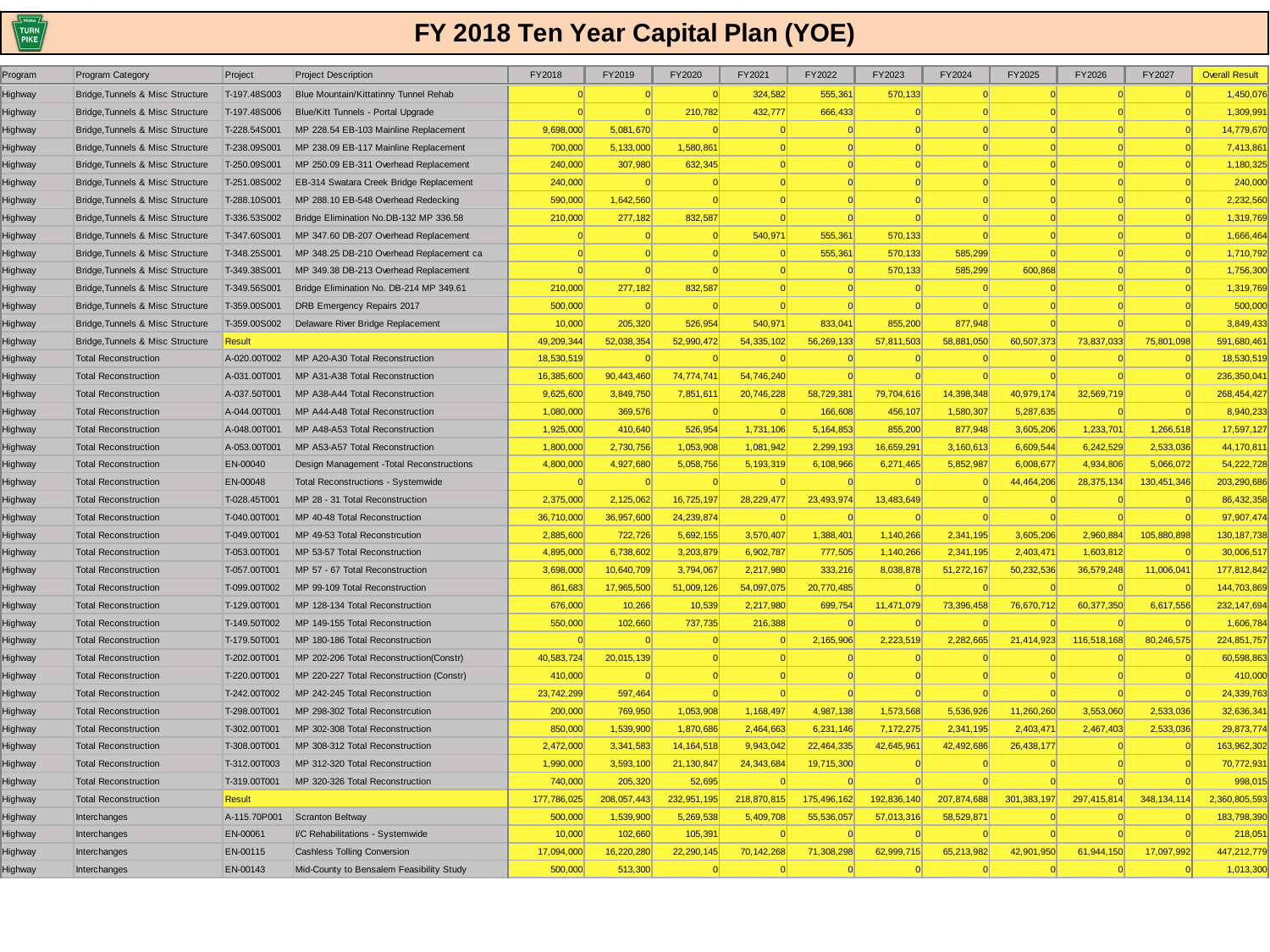| Program | Program Category             | Project       | <b>Project Description</b>                     | FY2018       | FY2019     | FY2020     | FY2021     | FY2022      | FY2023        | FY2024      | FY2025     | FY2026     | FY2027     | <b>Overall Result</b> |
|---------|------------------------------|---------------|------------------------------------------------|--------------|------------|------------|------------|-------------|---------------|-------------|------------|------------|------------|-----------------------|
| Highway | Interchanges                 | S-002.60P001  | <b>Findlay Cashless Tolling Point</b>          | 5,000,000    |            |            |            |             |               |             |            |            |            | 5,000,000             |
| Highway | Interchanges                 | T-319.30P001  | SR 29 All-Electronic I/C                       | $\Omega$     |            |            |            |             |               |             |            |            |            |                       |
| Highway | Interchanges                 | T-331.60P002  | Lafayette Street Interchange at MP331.60       | 75,000       | 513,300    | 5,269,538  | 3,245,825  | 14,439,375  | 17, 103, 995  | 17,558,961  |            |            |            | 58,205,993            |
| Highway | Interchanges                 | T-355.00P001  | I-95 I/C - Stage 1                             | 101,300,000  | 21,024,768 | 5,269,538  | $\Omega$   |             |               |             |            |            |            | 127,594,306           |
| Highway | Interchanges                 |               | T-355.00P002 I-95 VC - Stage 2                 | 18,610,000   | 15,014,025 | 6,297,098  | $\Omega$   | $\Omega$    |               |             |            |            |            | 39,921,123            |
| Highway | Interchanges                 | <b>Result</b> |                                                | 143,089,000  | 54,928,233 | 44,501,247 | 78,797,800 | 141,283,730 | 137, 117, 026 | 141,302,814 | 42,901,950 | 61,944,150 | 17,097,992 | 862,963,94            |
| Highway | <b>Highway Miscellaneous</b> | A-020.00M001  | TEOITS MP A20-A131 DMS Pre-entry               | 494,412      | 3,412,008  | 1,928,651  | $\Omega$   |             |               |             |            |            |            | 5,835,07              |
| Highway | <b>Highway Miscellaneous</b> | A-042.00M001  | TEOITS MP A42-A129 DMS                         | 3,770,659    | $\Omega$   | $\Omega$   | $\Omega$   |             |               |             |            |            |            | 3,770,659             |
| Highway | <b>Highway Miscellaneous</b> | A-070.26M001  | <b>TEOTEC Lehigh Tunnel Traffic Management</b> |              | $\Omega$   | 526,954    | 216,388    | $\Omega$    |               |             |            |            |            | 743,34                |
| Highway | <b>Highway Miscellaneous</b> | EN-00031      | <b>TEOENG Systemwide Traffic Studies</b>       | 1,170,000    | $\Omega$   | $\Omega$   | $\Omega$   | $\Omega$    | $\Omega$      |             |            |            |            | 1,170,000             |
| Highway | <b>Highway Miscellaneous</b> | EN-00037      | PLN PennDOT/Agency Coordination                | 200,000      | 225,852    | 126,469    | 129,833    | 133,287     | 136,832       | 140,472     | 144,208    | 148,044    | 151,982    | 1,536,97              |
| Highway | <b>Highway Miscellaneous</b> | EN-00062      | <b>DSN Engineer Project Document System</b>    | 600,000      | 615,960    | 632,345    | 649,165    | 666,433     | 684,160       | 702,358     | 721,041    | 740,221    | 759,91     | 6,771,593             |
| Highway | <b>Highway Miscellaneous</b> | EN-00063      | <b>DSN Electronic Bidding System</b>           | 500,000      | 513,300    | 526,954    | 540,971    | 555,361     | 570,133       | 585,299     | 600,868    | 616,851    | 633,259    | 5,642,99              |
| Highway | <b>Highway Miscellaneous</b> | EN-00064      | PLN Engineer Project Audit Services            | 250,000      | 256,650    | 263,477    | 270,485    | 277,680     | 285,067       | 292,649     | 300,434    | 308,425    | 316,629    | 2,821,497             |
| Highway | <b>Highway Miscellaneous</b> | EN-00092      | DSN FY18 Systemwide Engineer Automation        | 1,165,000    | 1,052,265  | 1,976,077  | 2,136,834  | 2,082,602   | 1,909,946     | 1,726,631   | 1,772,560  | 1,943,080  | 1,868,114  | 17,633,109            |
| Highway | <b>Highway Miscellaneous</b> | EN-00103      | DSN Engineer Project Collaborate System        | 1,000,000    | 1,026,600  | 1,053,908  | 1,081,942  | 1,110,721   | 1,140,266     | 1,170,597   | 1,201,735  | 1,233,701  | 1,266,518  | 11,285,989            |
| Highway | <b>Highway Miscellaneous</b> | EN-00124      | GEO FY18 Systemwide Projects                   | 1,200,000    | 205,320    | $\Omega$   | $\Omega$   | $\Omega$    | $\Omega$      |             |            |            |            | 1,405,320             |
| Highway | <b>Highway Miscellaneous</b> | EN-00131      | TEOENG PTC Traffic Flow Data Collection        | 65,200       | $\Omega$   | $\Omega$   | $\Omega$   | $\Omega$    | $\Omega$      |             |            |            |            | 65,200                |
| Highway | <b>Highway Miscellaneous</b> | EN-00132      | TEOENG MP 10-28 Traffic Count Data             | 170,000      | 1,129,260  |            |            |             |               |             |            |            |            | 1,299,260             |
| Highway | <b>Highway Miscellaneous</b> | EN-00144      | PLN FY16 Transportation Planning               | 400,000      | 410,640    | 421,563    | 432,777    | 444,288     | 456,107       | 468,239     | 480,694    | 493,481    | 506,607    | 4,514,395             |
| Highway | <b>Highway Miscellaneous</b> | EN-00150      | TEOENG MP M0-54 Sign Replace                   | 210,250      | $\Omega$   |            |            |             |               |             |            |            |            | 210,250               |
| Highway | <b>Highway Miscellaneous</b> | EN-00151      | <b>TEOENG Systemwide Pavement Markings</b>     | 3,636,000    | 107,793    | $\Omega$   | $\Omega$   |             |               |             |            |            |            | 3,743,793             |
| Highway | <b>Highway Miscellaneous</b> | EN-00156      | PLN Engineer Project Claims                    | 100,000      | 102,660    | 105,391    | 108,194    | 111,072     | 114,027       | 117,060     | 120,174    | 123,370    | 126,652    | 1,128,599             |
| Highway | <b>Highway Miscellaneous</b> | EN-00157      | <b>STEENV Engineer Projects Monitoring</b>     | 47,360       | $\Omega$   | $\Omega$   | $\Omega$   |             |               |             |            |            |            | 47,360                |
| Highway | <b>Highway Miscellaneous</b> | EN-00159      | DSN FY14-16 O/E Engineering Services           | 10,000       | $\Omega$   | $\Omega$   | $\Omega$   | $\Omega$    | $\Omega$      |             |            |            |            | 10,000                |
| Highway | <b>Highway Miscellaneous</b> | EN-00163      | STEBMP Systemwide Basin Maintenance            | 50,000       | $\Omega$   | $\Omega$   | $\Omega$   | $\Omega$    | n             |             |            |            |            | 50,000                |
| Highway | <b>Highway Miscellaneous</b> | EN-00164      | TEOENG FY15-17 Major Guide Sign Replace        | 1,785,000    | $\Omega$   | $\Omega$   | $\Omega$   | $\Omega$    | $\Omega$      | $\Omega$    |            |            |            | 1,785,000             |
| Highway | <b>Highway Miscellaneous</b> | EN-00165      | TEOENG Systemwide Major Guide Sign Plan        | 360,000      | $\Omega$   | $\Omega$   | $\Omega$   | $\Omega$    |               |             |            |            |            | 360,000               |
| Highway | <b>Highway Miscellaneous</b> | EN-00168      | DSN Systemwide Planning-Design                 | $\Omega$     | 307,980    | 316,172    | 324,582    | 333,216     | 342,080       | 351,179     | 360,521    | 370,110    | 379,955    | 3,085,79              |
| Highway | <b>Highway Miscellaneous</b> | EN-00171      | STEGEN Systemwide Planning-Site work           |              | $\Omega$   | $\Omega$   | $\Omega$   | $\Omega$    |               |             |            |            |            |                       |
| Highway | <b>Highway Miscellaneous</b> | EN-00172      | STETRE FY17-19 Systemwide Tree Clearing        | 4,140,000    | $\Omega$   | $\Omega$   | $\Omega$   |             |               |             |            |            |            | 4,140,000             |
| Highway | <b>Highway Miscellaneous</b> | EN-00173      | PLN Systemwide Planning - Strategic Plan       | $\Omega$     | 6,159,600  | 6,850,399  | 7,032,620  | 7,219,687   | 7,411,731     | 7,608,883   | 7,811,279  | 8,019,060  | 8,232,366  | 66,345,626            |
| Highway | <b>Highway Miscellaneous</b> | EN-00174      | STEBMP FY 17-18 Road/Drain Repairs             | 40,000       | $\Omega$   | $\Omega$   | $\Omega$   |             |               |             |            |            |            | 40,000                |
| Highway | <b>Highway Miscellaneous</b> | EN-00175      | GEO Systemwide Planning - Geotech              | $\Omega$     | 1,230,277  | 1,584,445  | 1,626,591  | 1,669,858   | 1,714,276     | 1,759,876   | 1,806,689  | 1,854,747  | 1,904,083  | 15, 150, 84           |
| Highway | <b>Highway Miscellaneous</b> | EN-00176      | STEMS4 FY17-19 Stormwater Program              | 624,000      | $\Omega$   | $\Omega$   | $\Omega$   |             |               |             |            |            |            | 624,000               |
| Highway | <b>Highway Miscellaneous</b> | EN-00178      | TEOTEC FY16-18 Traffic Operation Studies       | 1,052,928    | $\Omega$   | $\Omega$   | $\Omega$   |             |               |             |            |            |            | 1,052,928             |
| Highway | <b>Highway Miscellaneous</b> | EN-00186      | <b>TEOENG Systemwide Planning-Traffic</b>      | $\mathbf{0}$ | 11,241,270 | 11,276,811 | 11,576,774 | 11,884,716  | 12,200,850    | 12,525,392  | 12,858,568 | 13,200,606 | 13,551,742 | 110,316,728           |
| Highway | <b>Highway Miscellaneous</b> | EN-00187      | DSN FY18 O/E Engineering Services              | 500,000      | 51,330     | $\Omega$   | $\Omega$   | $\Omega$    |               |             |            |            |            | 551,330               |
| Highway | <b>Highway Miscellaneous</b> | EN-00188      | PLN FY18 GCE Engineer Services                 | 6,000,000    | 513,300    | $\Omega$   | $\Omega$   | $\Omega$    |               |             |            |            |            | 6,513,300             |
| Highway | <b>Highway Miscellaneous</b> | EN-00189      | GEO FY17-18 Systemwide Geotech Projects        | 2,398,400    | 107,793    | $\Omega$   | $\Omega$   |             |               |             |            |            |            | 2,506,193             |
| Highway | <b>Highway Miscellaneous</b> | EN-00193      | PLN FY16-18 Engineering Training               | 10,000       | 10,266     | 10,539     | 10,819     | 11,107      | 11,403        | 11,706      | 12,017     | 12,337     | 12,665     | 112,860               |
| Highway | <b>Highway Miscellaneous</b> | EN-00201      | PLN FY17 GCE Engineer Services                 | 455,000      | $\Omega$   | $\Omega$   | $\Omega$   |             |               |             |            |            |            | 455,000               |
| Highway | <b>Highway Miscellaneous</b> | EN-00203      | <b>TEOITS ATMS Deployment</b>                  | 1,150,000    | $\Omega$   | $\Omega$   | $\Omega$   | $\Omega$    | $\Omega$      |             |            |            |            | 1,150,000             |
| Highway | <b>Highway Miscellaneous</b> | EN-00204      | <b>TEOTEC Incident Management Initiatives</b>  | 668,959      | $\Omega$   | $\Omega$   | $\Omega$   | $\Omega$    | $\Omega$      |             |            |            |            | 668,959               |
| Highway | <b>Highway Miscellaneous</b> | EN-00205      | <b>TEOTEC Connected Vehicle/Fleet Study</b>    | 315,000      | $\Omega$   | $\Omega$   | $\Omega$   | $\Omega$    | $\Omega$      |             |            |            |            | 315,000               |
|         |                              |               |                                                |              |            |            |            |             |               |             |            |            |            |                       |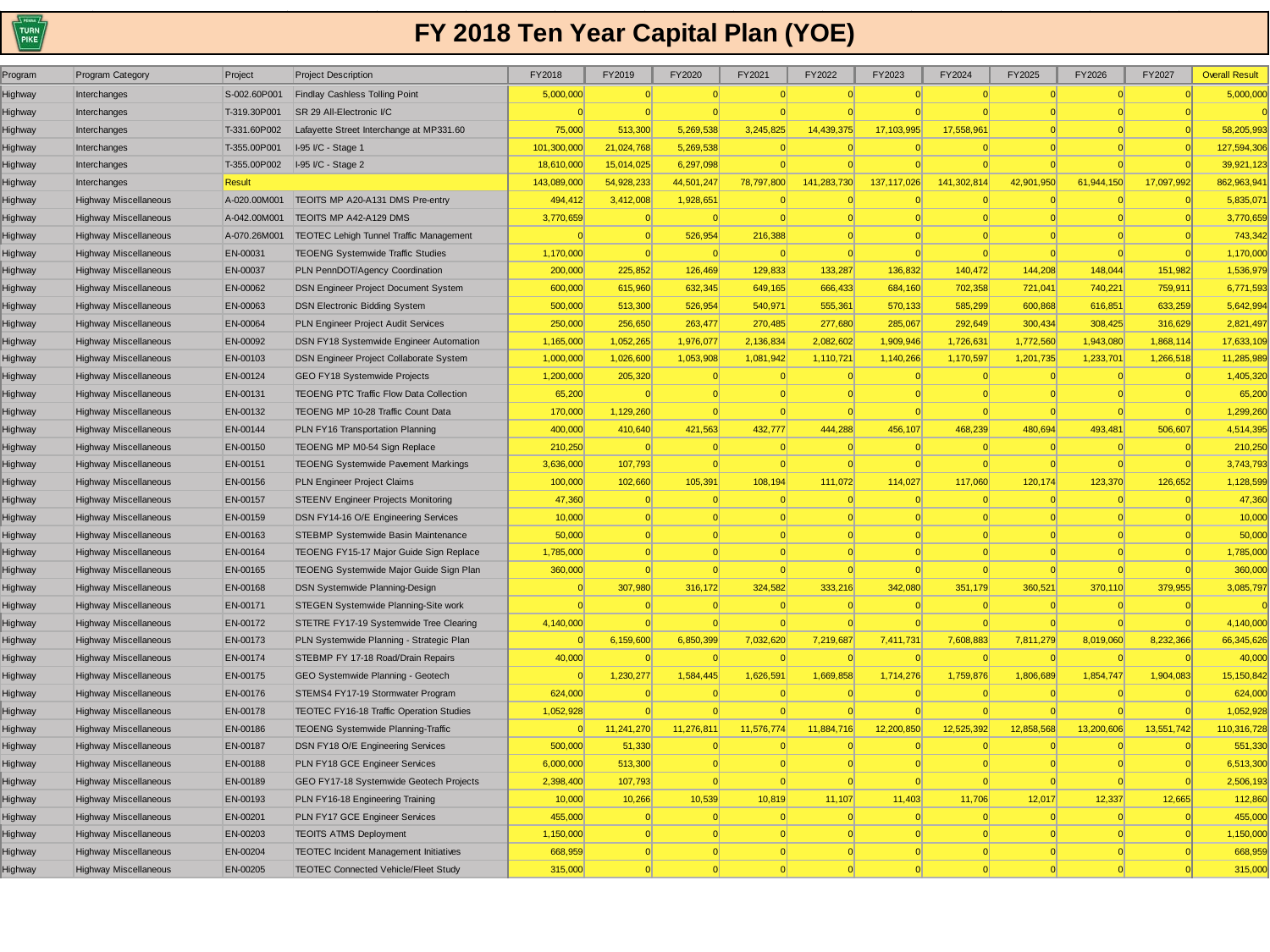

| Program     | Program Category             | Project       | <b>Project Description</b>                  | FY2018      | FY2019      | FY2020      | FY2021       | FY2022      | FY2023      | FY2024      | FY2025        | FY2026        | FY2027      | <b>Overall Result</b> |
|-------------|------------------------------|---------------|---------------------------------------------|-------------|-------------|-------------|--------------|-------------|-------------|-------------|---------------|---------------|-------------|-----------------------|
| Highway     | <b>Highway Miscellaneous</b> | EN-00206      | <b>TEOITS Western Extensions</b>            | 10,000      |             | $\Omega$    | $\Omega$     | $\Omega$    |             |             |               |               |             | 10,000                |
| Highway     | <b>Highway Miscellaneous</b> | EN-00207      | <b>TEOITS Gaps and Upgrades</b>             | 300,000     | $\Omega$    | $\Omega$    | $\Omega$     | $\Omega$    | $\Omega$    |             |               |               |             | 300,000               |
| Highway     | <b>Highway Miscellaneous</b> | EN-00208      | <b>TEOTEC Connected Smart Work Zones</b>    | 163,034     | $\Omega$    | $\Omega$    | $\Omega$     | $\Omega$    | $\Omega$    |             |               |               |             | 163,034               |
| Highway     | <b>Highway Miscellaneous</b> | EN-00219      | STEGEN FY16-18 Acquired Property Maint.     | 120,000     | $\Omega$    | $\Omega$    | $\Omega$     | $\Omega$    | $\Omega$    | $\Omega$    |               |               |             | 120,000               |
| Highway     | <b>Highway Miscellaneous</b> | EN-00220      | <b>TEOITS Truck Parking - Federal Funds</b> | $\Omega$    | 2,443,308   | $\Omega$    | $\Omega$     | $\Omega$    | $\Omega$    | $\Omega$    |               |               |             | 2,443,308             |
| Highway     | <b>Highway Miscellaneous</b> | EN-00221      | STEMS4 FY18 Stormwater Projects             | 750,000     | 513,300     | $\Omega$    | $\Omega$     | $\Omega$    | $\Omega$    | $\Omega$    |               |               |             | 1,263,300             |
| Highway     | <b>Highway Miscellaneous</b> | EN-00227      | <b>TEOENG PTC Probe Data</b>                | 386,800     | $\Omega$    | $\Omega$    | $\Omega$     | $\Omega$    | $\Omega$    |             |               |               |             | 386,800               |
| Highway     | <b>Highway Miscellaneous</b> | EN-00228      | <b>TEOITS System Software Support</b>       | 60,000      | $\Omega$    | $\Omega$    | $\Omega$     | $\Omega$    | $\Omega$    | $\Omega$    |               |               |             | 60,000                |
| Highway     | <b>Highway Miscellaneous</b> | T-010.00M001  | TEOITS MP 10-201 DMS Pre-entry              | 680,529     | 3,659,829   | 2,534,648   | $\Omega$     | $\Omega$    | $\Omega$    | $\Omega$    |               |               |             | 6,875,006             |
| Highway     | <b>Highway Miscellaneous</b> | T-122.18M001  | TEOTEC Allegheny/Blue Kit Tunnel TM         | 10,000      | 307,980     | 526,954     | $\Omega$     | $\Omega$    | $\Omega$    | $\Omega$    |               |               |             | 844,934               |
| Highway     | <b>Highway Miscellaneous</b> | T-186.20M001  | <b>TEOTEC Tuscarora Tunnel TM</b>           | 264,860     | 3,510,972   | $\Omega$    | $\Omega$     | $\Omega$    | $\Omega$    |             |               |               |             | 3,775,83              |
| Highway     | <b>Highway Miscellaneous</b> | T-286.00M001  | TEOITS MP 286-343 DMS Pre-entry             | 3,931,581   | 95,890      | $\Omega$    | $\Omega$     |             |             |             |               |               |             | 4,027,47              |
| Highway     | <b>Highway Miscellaneous</b> | <b>Result</b> |                                             | 41,214,973  | 39,211,403  | 30,661,754  | 26, 137, 976 | 26,500,029  | 26,976,877  | 27,460,342  | 28,190,787    | 29,064,033    | 29,710,484  | 305, 128, 658         |
| Highway     | Result                       |               |                                             | 512,249,342 | 482,667,199 | 487,001,304 | 469,295,264  | 481,670,222 | 493,801,911 | 507,857,132 | 509, 101, 221 | 535, 101, 231 | 547,621,325 | 5,026,366,15          |
| FEMO        | Re-capitalization            | EN-00209      | Communications Tower Inspection & Repair    | 2,400,000   | 513,300     | 526,954     | 540,971      | 555,361     | 570,133     | 585,299     | 600,868       | 616,851       | 633,259     | 7,542,994             |
| <b>FEMO</b> | Re-capitalization            | T-343,00F001  | <b>Construct Willow Grove Comm Tower</b>    | 450,000     | $\Omega$    | $\Omega$    | $\Omega$     | $\Omega$    | $\Omega$    |             |               |               |             | 450,000               |
| FEMO        | Re-capitalization            | Result        |                                             | 2,850,000   | 513,300     | 526,954     | 540,971      | 555,361     | 570,133     | 585,299     | 600,868       | 616,851       | 633,259     | 7,992,994             |
| <b>FEMO</b> | Sustainment                  | A-070.26F003  | Lehigh Tunnel Lighting Upgrades             | 2,530,000   | 12,575,850  | $\Omega$    | $\Omega$     |             |             |             |               |               |             | 15, 105, 85           |
| FEMO        | Sustainment                  | EN-00009      | Replace Generators at Various Locations     | 700,000     | 615,960     | 632,345     | 649,165      | 666,433     | 684,160     | 702,358     | 721,041       | 740,221       | 759,91      | 6,871,593             |
| <b>FEMO</b> | Sustainment                  | EN-00021      | <b>Facility Repairs</b>                     | 4,500,000   | 4,619,700   | 4,742,584   | 4,868,737    | 4,998,245   | 5,131,198   | 5,267,688   | 5,407,809     | 5,551,657     | 5,699,33    | 50,786,949            |
| <b>FEMO</b> | Sustainment                  | EN-00135      | Gate Access Control System - Systemwide     | 1,500,000   | 1,539,900   | 1,580,861   | $\Omega$     | $\Omega$    |             |             |               |               |             | 4,620,76              |
| FEMO        | Sustainment                  | EN-00210      | Facility Security - Systemwide              | 850,000     | 256,650     | 263,477     | 270,485      | 277,680     | 285,067     | 292,649     | 300,434       | 308,425       | 316,629     | 3,421,497             |
| FEMO        | Sustainment                  | EN-00211      | FY 17-21 Maintenance & Improvements         | 5,650,000   | 4,958,478   | 5,090,374   | 5,225,777    | $\Omega$    |             |             |               |               |             | 20,924,629            |
| <b>FEMO</b> | Sustainment                  | EN-00212      | Future Year Maintenance & Improvements      | $\Omega$    | $\Omega$    | $\Omega$    | $\Omega$     | 6,664,327   | 6,841,598   | 8,194,182   | 8,582,975     | 10,284,768    | 10,575,425  | 51,143,27             |
| FEMO        | Sustainment                  | EN-00213      | FY17-21 Furniture, Fixtures & Equipment     | 200,000     | 307,980     | 316,172     | 324,582      | $\Omega$    | $\Omega$    |             |               |               |             | 1,148,735             |
| FEMO        | Sustainment                  | EN-00214      | Future Year Furniture, Fixtures & Eqpmnt    | $\Omega$    | $\Omega$    | $\Omega$    | $\Omega$     | 333,216     | 342,080     | 351,179     | 360,521       | 370,110       | 379,955     | 2,137,062             |
| FEMO        | Sustainment                  | EN-00222      | District 2 Tunnel - Fire Alarm Upgrades     | 250,000     | 1,385,910   | $\Omega$    | $\Omega$     |             |             |             |               |               |             | 1,635,91              |
| <b>FEMO</b> | Sustainment                  | Result        |                                             | 16,180,000  | 26,260,428  | 12,625,813  | 11,338,747   | 12,939,901  | 13,284,103  | 14,808,057  | 15,372,779    | 17,255,182    | 17,731,25   | 157,796,26            |
| <b>FEMO</b> | Compliance                   | EN-00087      | <b>General Fund--Current FY</b>             | 3,000,000   | 3,079,800   | 3, 161, 723 | 3,245,825    | 3,332,163   | 3,420,799   | 3,511,792   | 3,605,206     | 3,701,104     | 3,799,55    | 33,857,96             |
| FEMO        | Compliance                   | <b>Result</b> |                                             | 3,000,000   | 3,079,800   | 3,161,723   | 3,245,825    | 3,332,163   | 3,420,799   | 3,511,792   | 3,605,206     | 3,701,104     | 3,799,554   | 33,857,966            |
| FEMO        | New Energy Initiative        | EN-00065      | PSU Energy and Facility Assessment Prog     | 436,180     | 487,635     | 500,606     | 513,922      | 527,593     | 541,627     | 556,034     | 570,824       | 586,008       | 601,596     | 5,322,02              |
| <b>FEMO</b> | New Energy Initiative        | EN-00101      | <b>Energy Conservation Initiatives</b>      | 400,000     | 410,640     | 421,563     | 432,777      | 444,288     | 456,107     | 468,239     | 480,694       | 493,481       | 506,607     | 4,514,395             |
| <b>FEMO</b> | New Energy Initiative        | EN-00102      | <b>Green Power Initiatives</b>              | 2,000       | $\Omega$    | $\Omega$    | $\Omega$     | $\Omega$    | $\Omega$    |             |               |               |             | 2,000                 |
| FEMO        | New Energy Initiative        | EN-00122      | <b>Electric Vehicle Charging Stations</b>   | 200,000     | $\Omega$    | $\Omega$    | $\Omega$     | $\Omega$    | $\Omega$    |             |               |               |             | 200,000               |
| FEMO        | New Energy Initiative        | EN-00169      | <b>Building Automation System Controls</b>  | 360,000     | 256,650     | $\Omega$    | $\Omega$     |             |             |             |               |               |             | 616,650               |
| FEMO        | New Energy Initiative        | EN-00215      | Roadway Lighting Replacements Systemwide    | 750,000     | 410,640     | 316,172     | 324,582      | 333,216     | 342,080     | 351,179     | 360,521       | 370,110       | 379,955     | 3,938,457             |
| <b>FEMO</b> | New Energy Initiative        | <b>Result</b> |                                             | 2,148,180   | 1,565,565   | 1,238,341   | 1,271,281    | 1,305,097   | 1,339,813   | 1,375,452   | 1,412,039     | 1,449,599     | 1,488,159   | 14,593,52             |
| FEMO        | <b>Facilities Design</b>     | A-070.60F001  | <b>Construct Eastem Training Facility</b>   | 125,000     | 667,290     | 1,659,904   | $\Omega$     | $\Omega$    | - 0         | $\Omega$    |               |               |             | 2,452,19              |
| <b>FEMO</b> | <b>Facilities Design</b>     | EN-00121      | Repair High Mast Lighting -Various Sites    | 220,000     | 256,650     | 263,477     | 270,485      | 277,680     | 285,067     | 292,649     | 300,434       | 308,425       | 316,629     | 2,791,49              |
| <b>FEMO</b> | <b>Facilities Design</b>     | EN-00191      | East Park Drive - EZPass CSC/VPS            | 725,000     | 359,310     | 158,086     | 973,747      | 1,832,690   | 940,720     |             |               |               |             | 4,989,55              |
| FEMO        | <b>Facilities Design</b>     | EN-00216      | Future Year Maintenance Shed Replacement    | 750,000     | 3,849,750   | 16,546,349  | 5,220,368    | 9,718,810   | 16,761,915  | 5,648,133   | 10,515,184    | 18, 135, 411  | 6,110,949   | 93,256,86             |
| <b>FEMO</b> | <b>Facilities Design</b>     | EN-00217      | FY 18-22 Design/Construction Projects       | 2,705,000   | 1,026,600   | 2,845,550   | 4,598,251    | 4,720,565   | $\Omega$    |             |               |               |             | 15,895,96             |
| <b>FEMO</b> | <b>Facilities Design</b>     | EN-00218      | Future Year Design/Const Projects           |             | $\Omega$    | $\Omega$    | $\Omega$     |             | 4,846,132   | 6,145,636   | 6,309,110     | 5,798,397     | 7,662,433   | 30,761,709            |
| <b>FEMO</b> | <b>Facilities Design</b>     | EN-00223      | <b>Construct D1 Logistics Warehouse</b>     | 175,000     | 1,360,245   | $\Omega$    | $\Omega$     | $\Omega$    | $\Omega$    | $\Omega$    |               |               |             | 1,535,245             |
| <b>FEMO</b> | <b>Facilities Design</b>     | T-039.10F001  | Construct Gibsonia Trades/Eng Const Off     | 760,000     | $\Omega$    | $\Omega$    | $\Omega$     |             |             |             |               |               |             | 760,000               |
|             |                              |               |                                             |             |             |             |              |             |             |             |               |               |             |                       |